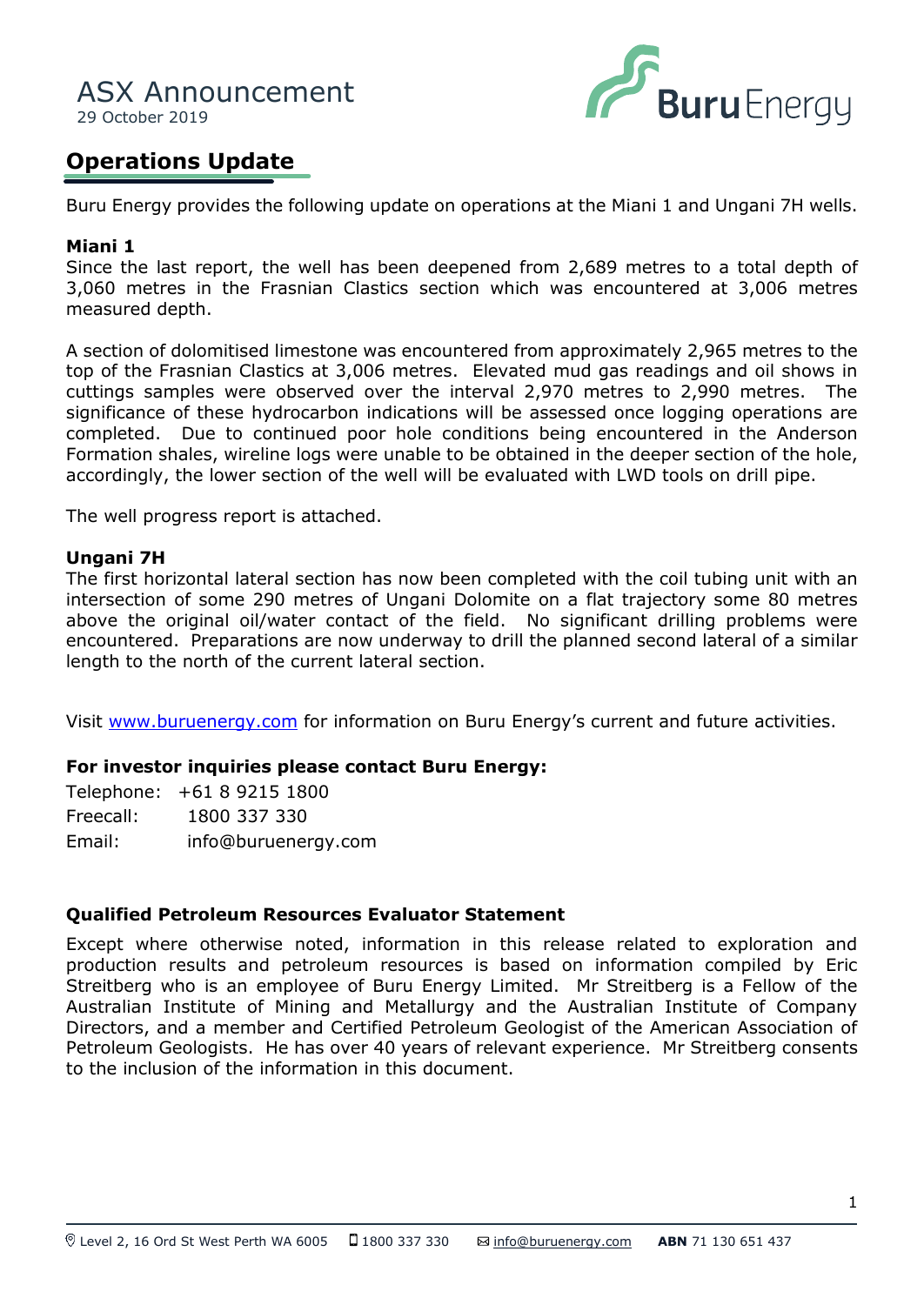# **Well Operations Report – Miani 1**

| <b>Permit</b>                                          | The Miani 1 well is located in Production License L8 in the Canning<br>Basin of northwestern Western Australia. The well is located 70 kms<br>east of the town of Derby and 30 kms northwest of the Blina oil<br>field.                                                                                                                                                                      |
|--------------------------------------------------------|----------------------------------------------------------------------------------------------------------------------------------------------------------------------------------------------------------------------------------------------------------------------------------------------------------------------------------------------------------------------------------------------|
| <b>Well Surface Location</b>                           | Latitude: 17° 30' 8.3341"S<br>Northing: 8,064,446 mN<br>Easting: 631,723 mE<br>Longitude: 124° 14' 26.7657"E                                                                                                                                                                                                                                                                                 |
| <b>Buru Energy's Interest</b>                          | Buru Energy Limited holds a 100% interest in the well and in L8,<br>and is the operator.                                                                                                                                                                                                                                                                                                     |
| <b>Date of Progress Report</b>                         | 29 October 2019 (AWST)                                                                                                                                                                                                                                                                                                                                                                       |
| <b>Current Depth</b>                                   | 3,060 metres - Total Depth                                                                                                                                                                                                                                                                                                                                                                   |
| <b>Commencement Date</b>                               | 2 October 2019                                                                                                                                                                                                                                                                                                                                                                               |
| <b>Days Since Commencement</b>                         | 27 days                                                                                                                                                                                                                                                                                                                                                                                      |
| <b>Target Formation</b>                                | The objective of the well is conventional oil hosted in a stratigraphic<br>trap interpreted to have been formed by a fault bounded collapse<br>feature enhanced by hydrothermal dolomitisation of the Nullara<br>reefal carbonates.                                                                                                                                                          |
| <b>Operations Since Last Progress</b><br><b>Report</b> | Since the last report, the well has been drilled ahead in 171 mm (6-<br>3/4 inch) hole from 2,689 metres to a total depth of 3,060 metres<br>in the Frasnian Formation and logging operations were commenced.<br>Due to continued poor hole conditions being encountered in the<br>Anderson Formation shales, wireline logs were unable to be<br>obtained in the deeper section of the hole. |
| <b>Hydrocarbons Indications</b>                        | section of dolomitised limestone was encountered from<br>A<br>approximately 2,965 metres to the top of the Frasnian Clastics at<br>3,006 metres. Elevated mud gas readings and oil shows in cuttings<br>samples were observed in the interval 2,970 metres to 2,990<br>metres. The significance of these hydrocarbon indications will be<br>assessed once logging operations are completed.  |
| <b>Forward Operations</b>                              | Due to continued poor hole conditions in the Anderson Formation<br>shales, the lower section of the well will be logged with LWD logs<br>on drill pipe.                                                                                                                                                                                                                                      |